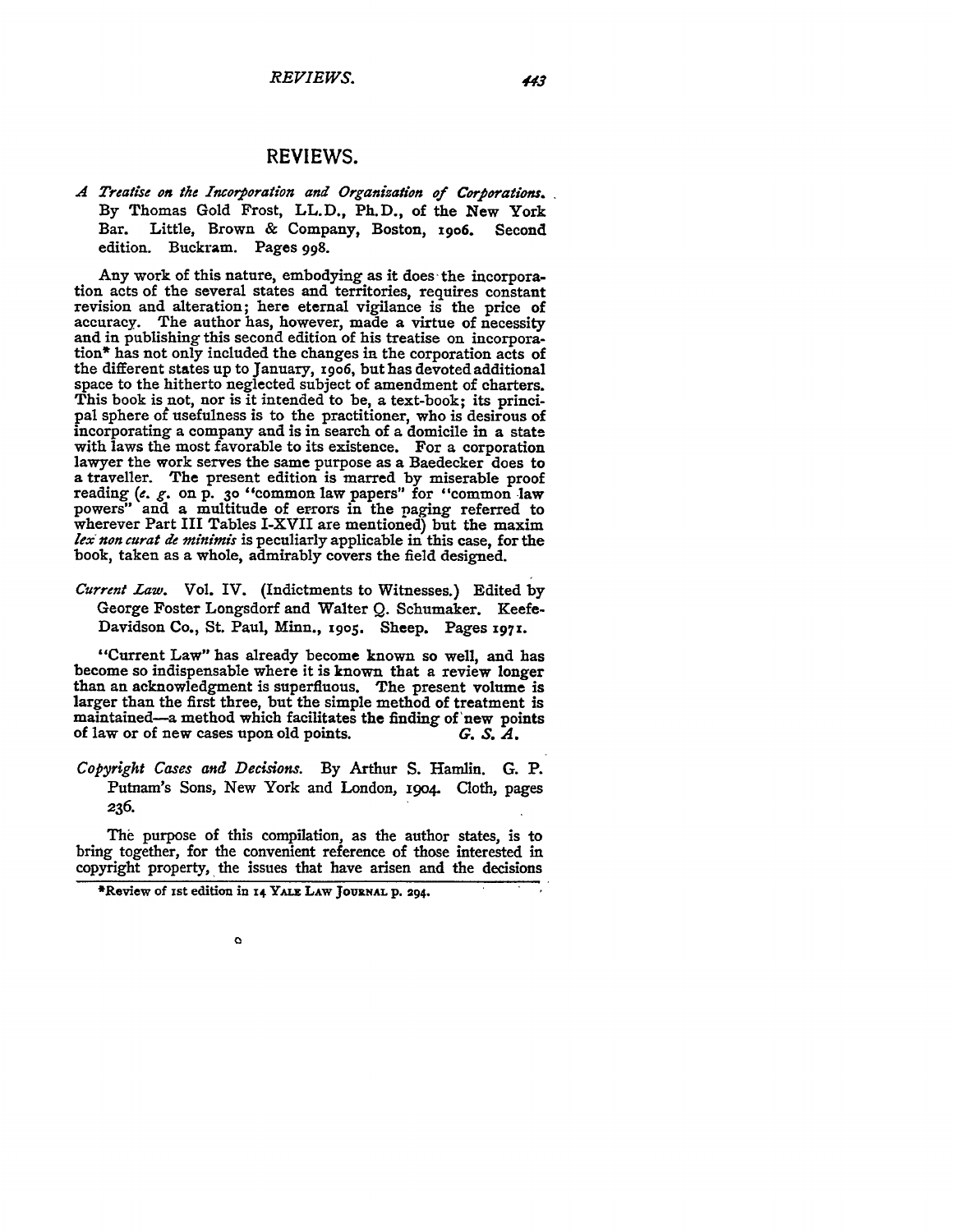that have been given, under the statutes controlling copyright and literary property, since the enactment of the International Copyright Law of 1896.

For the purpose of reference, the author first states the United States Statutes on Copyright in force in **19o4** and proceeds to illustrate clearly, **by** selected cases, the various articles entitled to copyright, the necessary formalities to be observed, the remedies for infringement, etc., concluding with several Canadian cases which are, in his judgment, most clearly illustrative of the differences and similarities between the English and American rules in regard to this subject. In only a few cases has the author added anything **by** way of comment.

To the specialist in Copyright Law the value of such a collection is somewhat doubtful, but to the layman and to the general practitioner, who desires to have at hand a compact statement of the rules governing trademarks, it should be, of great value.

*J.M.F.*

## *Ejectment. The Trial of Disputed Land Titles.* By George W. Warvelle, LL.D. T. H. Flood & Co., **19o5.** Sheep, pages, 679.

In working out his subject the author first gives us a short historical sketch of the action of ejectment, then he takes up for what and when the action will lie, together with the incidental matters of practice, then the parties to the action, the pleadings, the proofs of the various titles, the verdict, judgment and proceedings subsequent thereto, and ends with a chapter on forcible entry and detainer.

The preliminary historical sketch is very interesting reading and we believe with the author that the historical side lights thrown on many phases of the subject will increase rather than detract from the general interest. For that reason we regret that the author did not see fit to mention the most interesting history that the action has had in Massachusetts, where the fictions of ejectment proper so shocked the consciences of the Puritans that they used in its stead the more ancient Writ of Entry. A similar case of historical development, the "Trespass to Try Title" form which originated in South Carolina and which still exists in Texas, **-** is, however, discussed.

In the preface the author intimates that he has not given Pleading a very thorough treatment, but it appears to us that he has crowded a great deal into the thirty-eight pages devoted to that subject. The very exhaustive consideration of Proof will probably prove the most useful part of the work from a legal standpoint. But the whole book is well worth reading, not so much for the purpose of preparing any particular case, for as is very truthfully said, "the work is essentially a treatise not a digest," as to fix the subject's principles, both broad and technical, firmly in mind. It